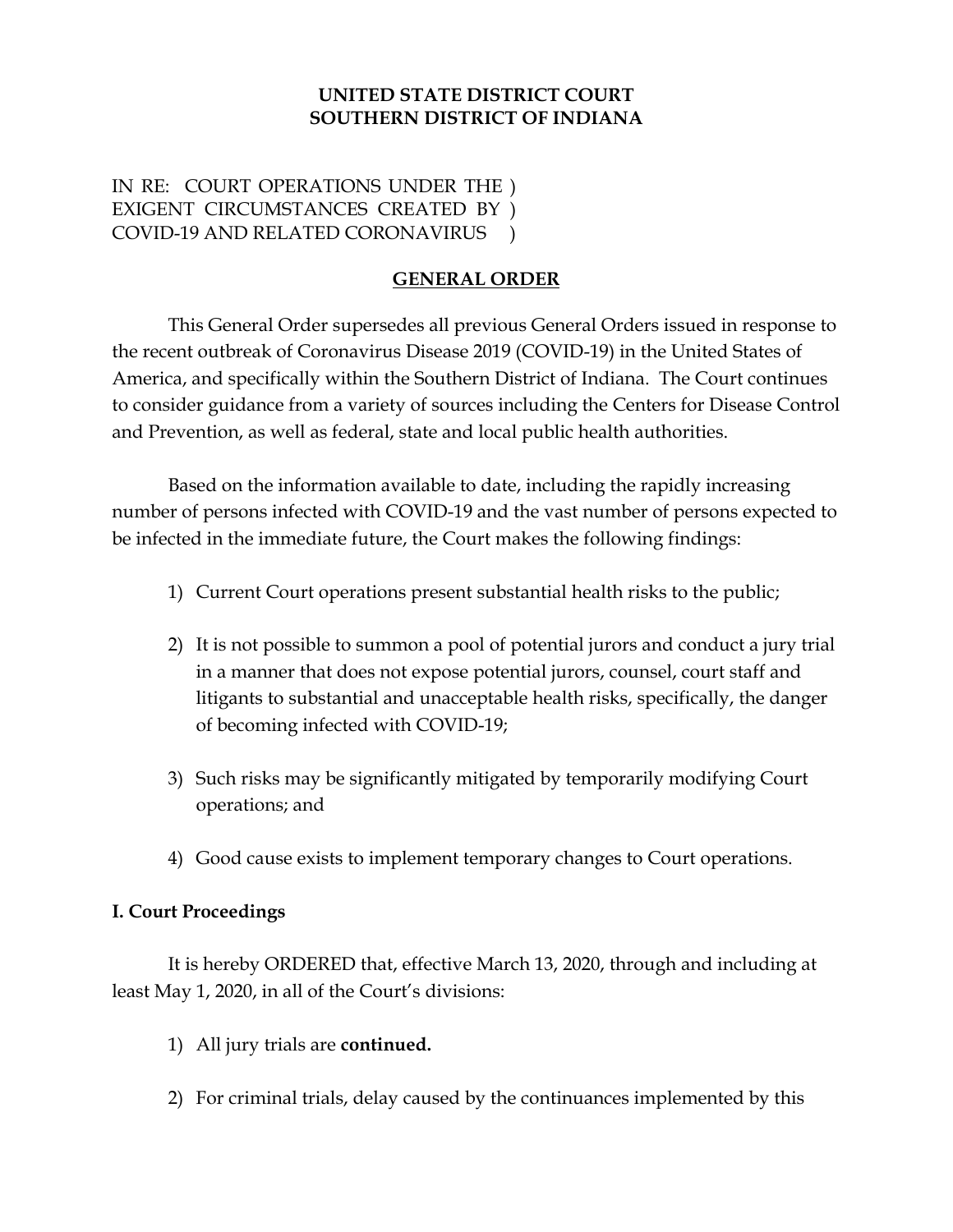General Order will be excluded under the Speedy Trial Act pursuant to 18 U.S.C. §3161(h)(7)(A). The period of delay from March 13, 2020, through and including the next trial setting is excludable under 18 U.S.C. § 3161, *et seq*. The terms of this General Order do not obviate the need for any party to file a motion in each case setting forth the particularized circumstances that support a finding that the ends of justice served by taking such action outweigh the best interest of the public and the defendant in a speedy trial. 18 U.S.C. § 3161(h)(7)(A).

- 3) Unless otherwise ordered by the assigned District or Magistrate Judge, all other criminal court proceedings will proceed as scheduled. To the extent criminal proceedings may be conducted via phone or videoconference, conversion of in-person proceedings to telephonic or videoconference proceedings will be at the discretion of the assigned District or Magistrate Judge.
- 4) Unless otherwise ordered by the assigned District or Magistrate Judge, all other civil court proceedings will proceed as scheduled. Conversion of inperson proceedings to telephonic or videoconference proceedings will be at the discretion of the assigned District or Magistrate Judge.
- 5) All naturalization ceremonies are **cancelled**. If an individual meets the criteria set forth in 8 U.S.C. § 1448(c) as qualifying for an expedited judicial oath administration ceremony, and if that individual is seeking a name change pursuant to 8 U.S.C. § 1448(e), the Court will arrange for naturalization of that individual by a judicial officer.
- 6) The Court will continue to conduct all necessary hearings and other proceedings as it deems proper, and will allow necessary witnesses to participate meaningfully upon written notice from counsel filed with the Court.

# **II. Courthouse Closures**

It is hereby ORDERED that the following divisional locations of the United States District Court for the Southern District of Indiana, including the United States Bankruptcy Court and the United States Probation Office for the Southern District of Indiana, are CLOSED TO THE PUBLIC effective March 18, 2020: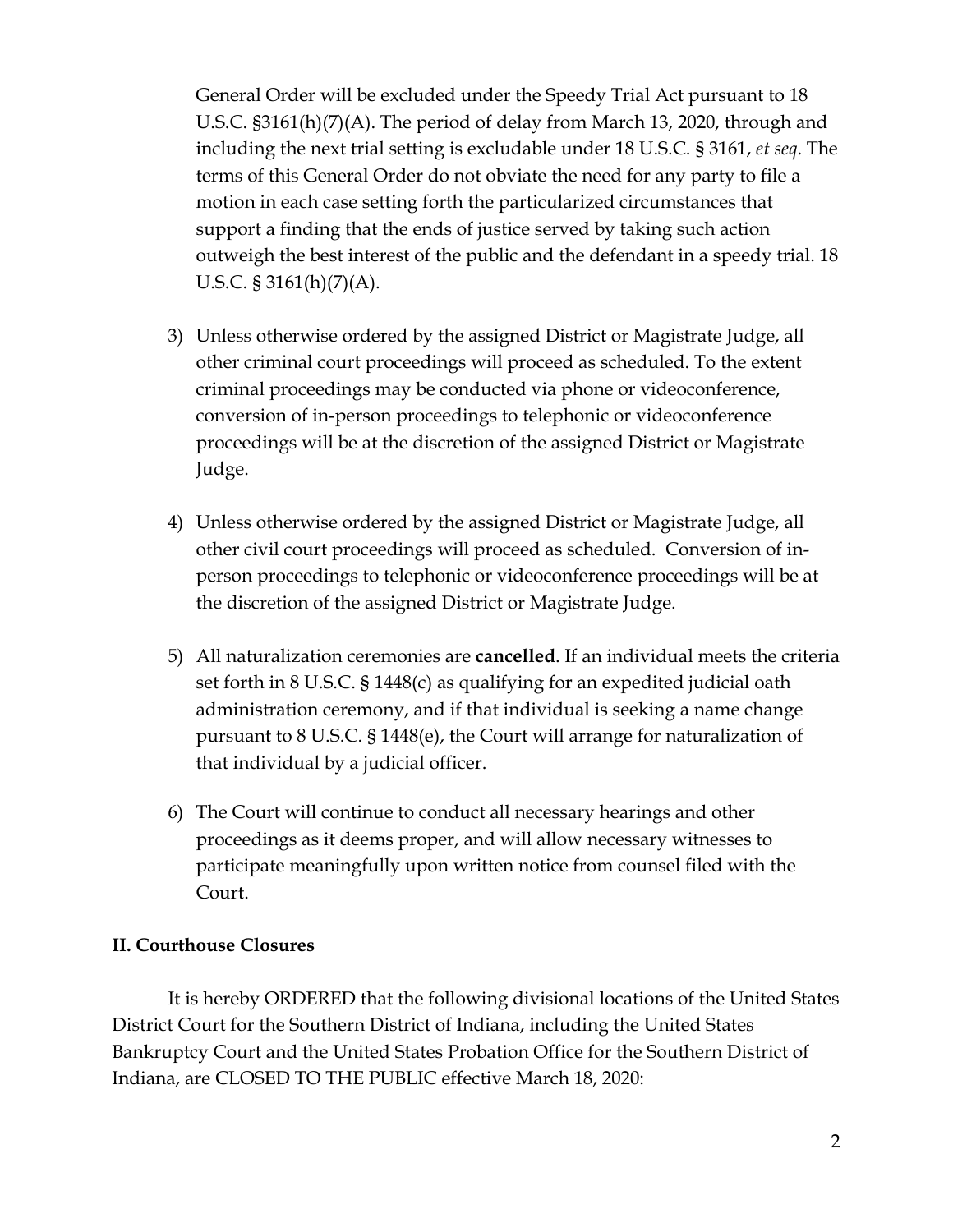- Indianapolis Division, 46 East Ohio Street, Indianapolis, Indiana 46204
- Terre Haute Division, 921 Ohio Street, Terre Haute, Indiana 46807
- Evansville Division, 101 Northwest Martin Luther King Jr., Blvd., Evansville, Indiana 47708
- New Albany Division, 121 West Spring Street, New Albany, Indiana 47150
- Satellite Probation Offices in Bloomington and Noblesville are also closed to the public

Court interpreters are not subject to this Order and may continue to enter Court locations for scheduled proceedings.

Commercial package couriers with appropriate identification will be allowed to enter courthouses within the Southern District of Indiana, including but not limited to: United States Postal Service, UPS, and FedEx.

Clerk's Office staff throughout the Southern District of Indiana will be available by telephone and mail will be received and processed. Electronic filings may still be made by registered users through the CM/ECF system, and these filings will be processed by the Clerk's Office and Judicial Chambers, as appropriate. The public is encouraged to continue utilizing court services while following all applicable public health guidelines.

For those persons without access to the Court's electronic filing system, publicly accessible "drop boxes" have been made available at each of the Court's divisional locations. Filings for both the United States District and Bankruptcy Courts for the Southern District of Indiana will be accepted. All documents will be screened prior to being opened. Individuals submitting documents for filing will not be able to obtain file-marked copies. Each drop box location has specific instructions that must be followed. The Indianapolis Division drop box is located at the courthouse entrance near the intersection of Pennsylvania and New York Streets.

# **III. Security Screening**

3 Notwithstanding the foregoing, United States Marshal Service ("USMS") law enforcement personnel and USMS-Deputized Court Security Officers shall deny building access to individuals who may be infected with COVID-19 or otherwise appear to pose a public health risk. All persons seeking to enter courthouses within the